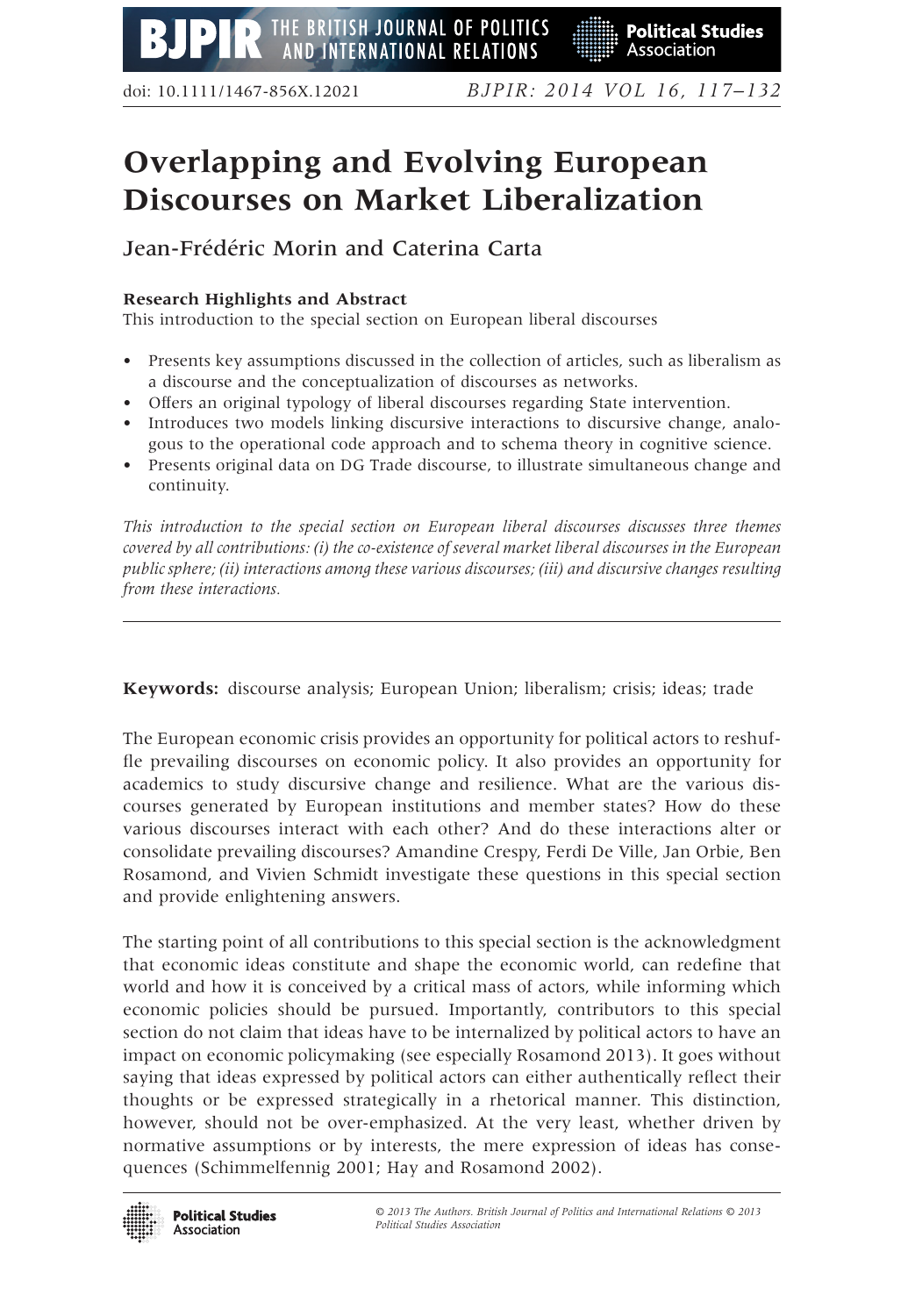One of these consequences is a stabilizing effect. Actors are often deemed to strive for consistency—both for cognitive and rhetorical reasons—and tend to maintain stable ideas over time. Accordingly, ideas stabilized actors' understanding of their own and others' interests, and therefore their joint institutional arrangements. Based on these premises, several authors turn to ideas and institutions to explain policy continuity in front of contextual change. The long maintenance of the post-war economic order, for example, is frequently explained by the persistence of embedded liberal ideas despite the evolving distribution of power in the international system (Ruggie 1982; Blyth 2002).

In following too closely this line of argumentation, however, the 'ideas literature' suffers from the same static inclination as institutionalist literature. As Kathleen Thelen rightly noted, institutional analysis is 'still generally more apt to ask what institutions do than how they evolve and change through time' (2009, 473). When the institutional literature looks at change, it often describes it rather than explain it. The same criticism could be addressed to a substantial part of ideas literature, despite some significant contributions on ideational entrepreneurs (Finnemore and Sikkink 1998).

For institutionalist and ideational scholars alike, it is especially difficult to account for discontinuous changes (Thelen 2009; Carstensen 2011a). Continuous changes are more easily explained by positive feedback loops, which are at the core of the historical institutionalist research program on path dependency and implicit in several constructivist works on the co-constitution of agency and ideational structures. Abrupt and radical reconfigurations can also be explained by historical institutionalists and constructivists, especially by referring to critical junctures created by exogenous shocks or the contingency of history. Yet, gradual but discontinuous changes remain more puzzling. The dismissal of the Washington consensus at the end of the 1990s and the early 2000s, for example, was a gradual paradigm reorientation that could hardly be explained by a single exogenous shock (Florio 2002).

This special section explores gradual but discontinuous changes in prevailing economic ideas by locating these ideas in their complex discursive ecology. Ideas neither float in a discursive vacuum nor are they simply pitched against each other. Picturing the current economic debates as a hegemonic *vox* market against a counter-hegemonic *vox populi*, essentially opposing bankers' neo-liberal discourse to the *indignados*' Keynesian arguments, would be far too simplistic. If battles of ideas take place, they are not duels opposing two antagonists. They are constant struggles in an ideational jungle. Various ideas interact from various institutional and hierarchical locations (Seabrooke and Tsingou 2009). Ideas live in a continuously evolving (eco)system. Under this perspective, discourse analysis enables us to conceptualize the dynamics of change in ideas and about institutions (Schmidt 2011).

A discourse can be defined as an open network of ideas in which no element can be understood independently (Laclau and Mouffe 1985). At the centre of a given network, some nodal ideas, often particularly ambiguous, are articulated to several other ideas to constitute a discourse. Moreover, these nodal ideas are often part of several overlapping discourses. For example, the ambiguous ideas of 'economic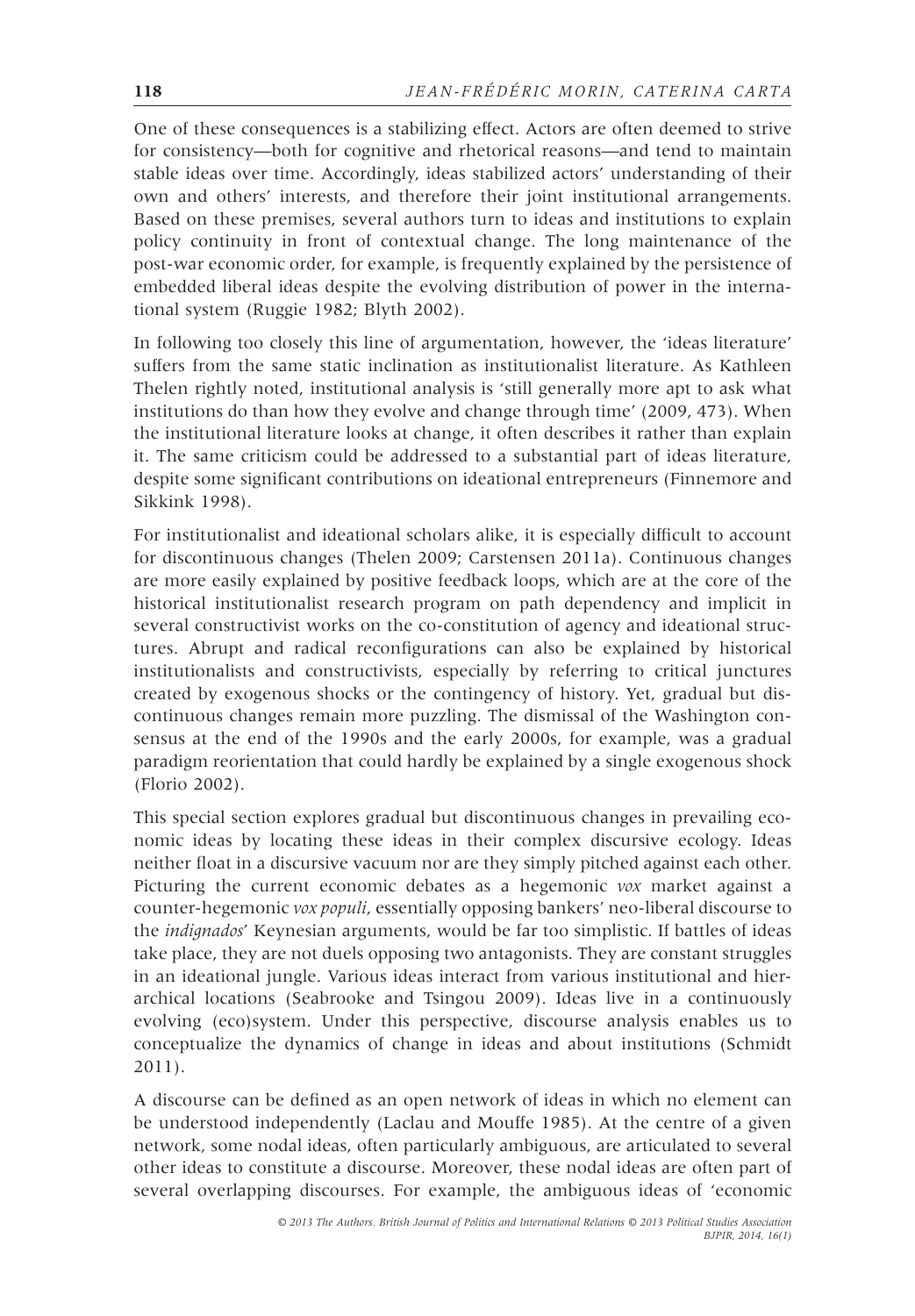growth' and 'resources' can be linked to a wide array of other ideas providing them with meanings, relevance and coherence. Conversely, each discourse built around these notions gives them a different meaning. The environmental 'survivalist' and 'cornucopian' discourses, among many others, are both articulated around the notion of growth and resources, but connect them to very different sets of ideas, carrying different world views, causal beliefs and normative injunctions (Dryzek 2005).

Studying these discursive interactions provides a more dynamical picture than the mere study of ideas disconnected from their ideational environment (Schmidt 2008). While discourses can have a stabilizing effect, they are certainly not fixed. Their ambiguity makes them susceptible to constant fluctuations. They are themselves fields of social struggle, in which certain significations are challenged and others claimed. Through interactions, some ideas are added, suppressed or reinterpreted within a given discourse. In this process, two discourses can merge to create a third, like the 'survivalist' and 'cornucopian' discourses that synthesize in the sustainable development discourse (Bernstein 2001). A discourse can also be split apart into rival conceptions, like the various streams of market liberalism (Schmidt 2013). As such, the evolution of prevailing discourses is more frequently the result of a transformative process than a succession of distinct discourses. This does not imply that gradual discursive changes are necessarily continuous. As prevailing discourses are linked to several other discourses, shifts are frequent and often unanticipated.

Contributions to this special section analyze these processes through the study of European market liberalism discourses. Several other researchers have approached liberalism through the lens of discourse analysis, especially, but not exclusively, in Foucauldian or Gramscian traditions (Holborow 2007; Behrent 2009; Abdelal and Meunier 2010; Hay and Smith 2010; Vrasti 2011; Springer 2012). Many authors have also noted that European integration is an interesting case to study market liberalism discourses. The European Union (EU) has been a liberal project since its genesis. But because of its complex institutional architecture combined with its cultural heterogeneity, it constitutes a forum where various streams of market liberalism discourse are intertwined (Hanson 1998; Jabko 2006; Ferrera 2009). In this context, the current European crisis, with its multiplicity of involved institutional actors, provides a unique opportunity to analyse the various liberal discourses, their interactions, and their evolutions.

#### **Varieties of Market Liberalism Discourses**

One fruitful stream of literature in political economy compares 'varieties of capitalisms' (Hall and Soskice 2001; Bruff 2010). Different cultures and institutional environments have led to various market economies that are qualitatively rather than merely quantitatively different. Although France, Germany, Sweden, and the United Kingdom face similar pressures from globalized markets and are largely subjected to the same EU regulations, their respective variants of a market economy have proven particularly resilient. One country's financial regulations, welfare system and labor organizations would unlikely suit the others.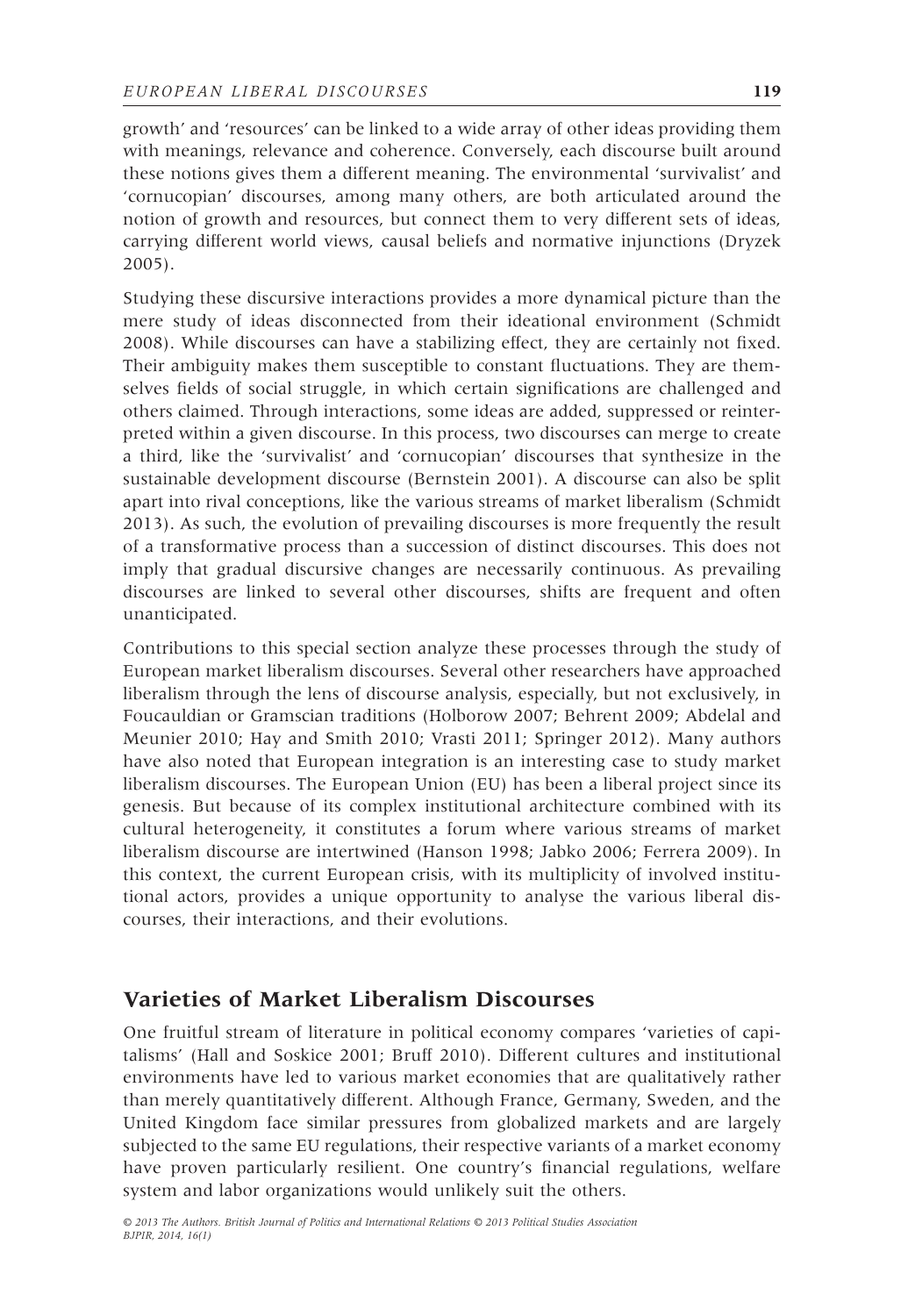Judging from the contributions to this special section, it seems that a similar argument could be made for the variety of liberal discourses: although adhering to the same fundamental principles of liberalism, they remain astonishingly diverse (Bruff 2010). Even when one isolates market liberal discourses from Kantian liberalism and cosmopolitan liberalism, it still needs to be disaggregated (Rosamond 2013).

All market liberalism discourses prevalent in Europe support the idea that the market generally allocates resources more efficiently than the State does, but that the State should regulate to palliate market failures, including environmental externalities, social injustice and rent-seeking behavior. That said, market liberalism discourses diverge in their understanding of the economic world, causal relations among economic variables and normative principles that should guide resource allocation. As these divergences are qualitative in nature, the various market liberalism discourses cannot simply be located on a unidimensional scale from the most to the least liberal. Their divergences are a matter of type rather than simply a matter of degree.

For example, as illustrated by Table 1, market liberalism discourses vary on both the capacity and the desirability of public intervention in the context of the European crisis (see also Schmidt 2013). Some hold that in the current crisis situation European States should increase public spending to foster economic growth, even when the crisis is partly created by market concerns on public debt levels. This is the central idea of the French President François Hollande's proposal for a European Growth Pact: 'The European Council should adopt growth measures having a rapid impact and totalling €120 billion' (quoted in *Le Nouvel Observateur* 17 June 2012). Others argue that States should do the opposite and reduce taxation to increase private spending and boost the economy, even if it means reduced fiscal revenue in the short run to address the debt crisis. This is the rationale behind UK Prime Minister David Cameron's tax cut proposal for high income taxpayers: '[It] is about sending a message out to the world that if you want to invest, create, invent, locate, make money, make jobs, then come and do it right here' (quoted in *The Huffington Post* 23 March 2012). Still others make the claim that States have no choice but to adopt austerity plans to fix structural imbalances, even if it accentuates their economic downturn in the short-term. According to the economist Sir Howard Davies, addressing these imbalances is necessary, but it means, 'people are going to

| Public intervention capacity | Public intervention desirability     |                                      |
|------------------------------|--------------------------------------|--------------------------------------|
|                              | Desirable                            | Not desirable                        |
| Capacity                     | Increase spending to<br>boost growth | Cut taxes to boost<br>private demand |
| Incapacity                   | Cut spending even<br>if painful      | Cut spending to<br>foster growth     |

#### **Table 1: Varieties of Liberal Discourses on State Intervention**

*© 2013 The Authors. British Journal of Politics and International Relations © 2013 Political Studies Association BJPIR, 2014, 16(1)*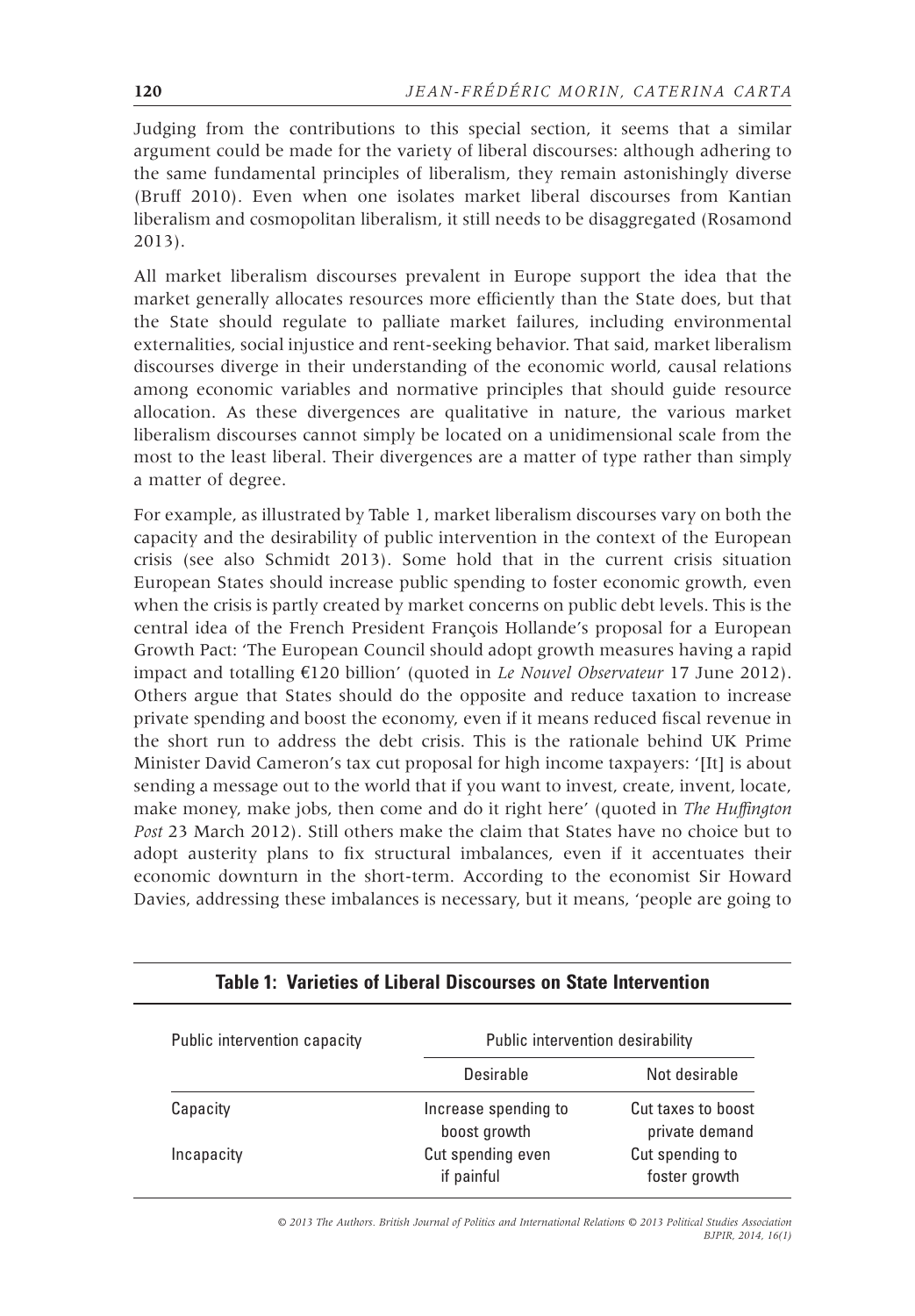get poorer' (quoted in *The Guardian* 28 January 2009). Finally, some express a more optimist view on austerity plans, as being both unavoidable and growth promoting. The German Chancellor Angela Merkel argues that reducing debt and promoting growth 'aren't contradictory, they belong together' (quoted by *The Associated Press*, 10 May 2012).

This 2x2 typology, opposing what should be done with what can be done, is only one illustration of the diversity of dimensions structuring market liberal discourses. Similar typologies were suggested by Hay and Rosamond on globalization (2002), Jeffrey Sachs on macroeconomic thought (*Financial Times* 7 December 2012), and De Ville and Orbie on liberalization (2013).

All contributors to this special section explore this discursive diversity within the market liberalism paradigm, although not necessarily guided by the above typology. One of their common observations is that market liberalism discourses vary, perhaps unsurprisingly, according to the speakers. The various European governments, even those facing similar economic situations, hold different discourses on the nature of the crisis, its causes and what public authorities should do about it (Schmidt 2013). This points toward the conclusion reached by other studies that, although discourses can be carried out transnationally, national cultures and institutions remain central in discourse articulation (Hay and Rosamond 2002; Béland 2009; Hay and Smith 2010).

That being said, contributors note that even within a single organisation, discourses vary according to both the individuals holding key positions and the wider context of discursive exchanges. Nicolas Sarkozy and François Hollande, as French presidents (Schmidt 2013), just like Catherine Ashton, Peter Mandelson and Karel De Gucht, as European Commissioners for Trade (De Ville and Orbie 2013), have held quite different discourses on market liberalism. Even Amandine Crespy (2013), who minimizes the Commissioners' personal views, rejects 'the determination of agency by (institutional) structures'. To qualify Allison's (1969) famous adage, where one stands does not depend entirely on where one sits.

Where one stands depends on where one is (institutionally) sitting but also on with whom one (interactively) talks. Indeed, contributors to this special section observe that individuals adjust their discourse to their audience. Most contributions build on Schmidt's useful distinction (2008) between communicative and coordinative discourses. Policymakers do not hold the same discourses in the policy sphere to achieve coordination with their peers, as in the political sphere to communicate their views to the public. In this special section, Schmidt and Crespy expand this point even further by arguing that several communicative discourses can co-exist, such as one relatively thicker intended for constituents and another relatively thinner for economic agents and experts.

However, as De Ville and Orbie (2013) rightly note, discourses can also be intended for one's self, as an identity building practice. Talking about a so-called 'European model' of market liberalism, implicitly different from the American or Chinese models, could be intended to (re)produce such a model and avoid the economic crisis turning into an identity crisis, threatening the very survival of the European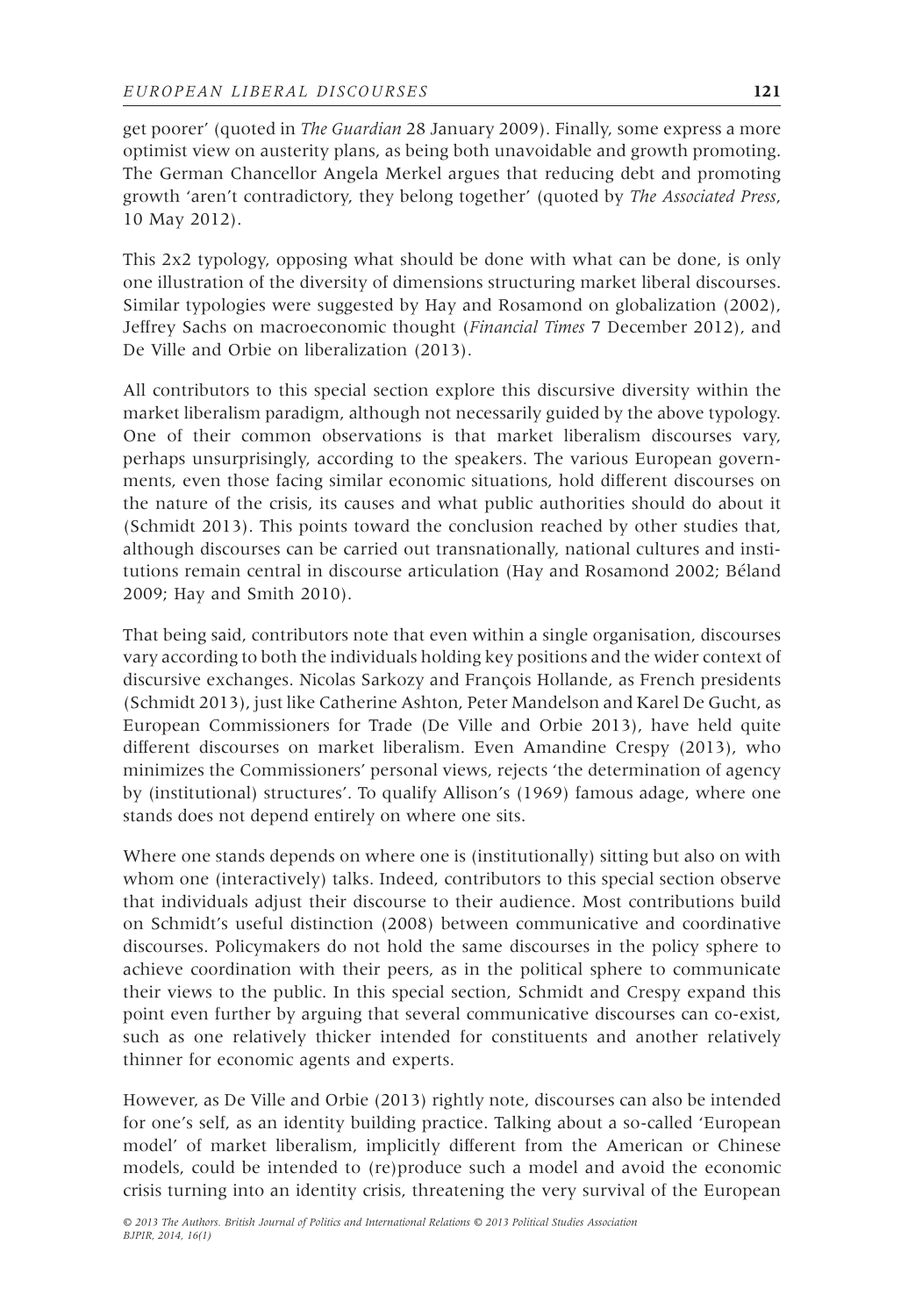project. Under this perspective, discourses do not simply carry a set of ideas, but can generate them. Discourses can be communicative and performative.

#### **Models of Discursive Interactions**

Contributions to this special section do not limit themselves to distinguishing the various European market liberalism discourses. Identifying a variety of discourses is only the first step before studying discursive interactions. Contributors to this special section argue that it is discourses' interconnectedness and dialogue, especially between internal and external policymaking, that drives their continuous or discontinuous evolution over time.

Several models can be used to conceptualize relations between discursive interactions and discursive changes. To distinguish these models, it is common to build on an analogy with philosophy of science's concepts of 'paradigms' and 'research programs' (Schmidt 2008). To make a similar distinction, this article rather draws from an analogy with political psychology's concepts of 'operational codes' and 'schemas'. Of course, this analogy has limitations: discourses are social constructions and operate under quite different logics from those at stake in individual cognition. Nevertheless, we argue that looking at how thoughts interact in the individual mind can help to think creatively on how ideas interact in discourses.

The operational code approach is one of the leading theoretical models in political psychology. It was developed more than 50 years ago by Alexander George (1969), inspired by the work of Nathan Leites (1951), and remains widely used today. An operation code could be defined as a hierarchically structured system connecting all beliefs about the political world that a person holds. More specifically, an operational code ranges from the most philosophical, stable and deeply ingrained political beliefs of an individual to his/her most operational, superficial and volatile beliefs.

The evolution of an operation code over a person's life is governed by a strong motivational drive to maintain internal consistency (Festinger 1957). Incoming information compatible with the operation code can easily be integrated into it, contributing to its continuous expansion, complexification, and stabilization. Incompatible information, however, is often dismissed to avoid the uncomfortable feeling of cognitive dissonance. When incompatible information cannot be dismissed, individuals typically generate a limited addendum to nuance their beliefs system at its periphery, while leaving its philosophical core unchanged.

Ole Holsti (1970), for example, reconstituted the operational code of John Foster Dulles. He argued that due to cognitive consistency, Dulles was unable to assimilate information conflicting with the well-established belief that Soviet decision makers were strongly hostile to the United States. While Dulles continuously learned during his political career, only a major exogenous shock, like the collapse of the Soviet Union, could have forced him to rethink the philosophical core of his belief system.

The operation code approach is thus a theoretical model that allows for dynamic changes at the superficial level but stresses stabilizing forces at the fundamental level. In this sense, it is analogous to the discourse analysis model emphasizing the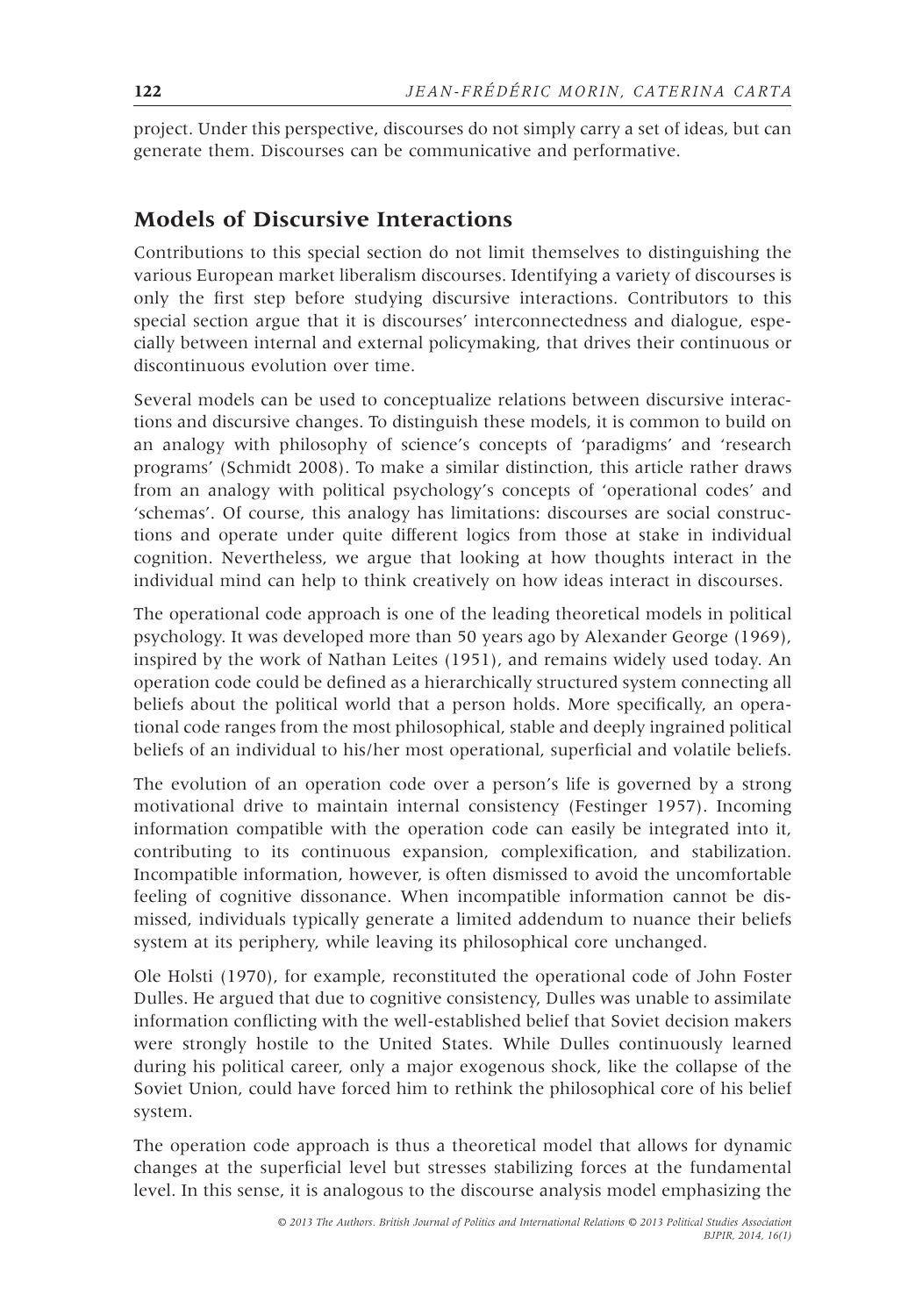

**Figure 1: A Liberal Discourse Structured as the Operational Code**

hierarchical ordering of ideas in a given discourse. It is indeed frequent among discourse analysts to distinguish ideas operating at the background of discourse, such as philosophical ideas, from those operating at their foreground, including policy and programmatic ideas (Schmidt 2013; Rosamond 2013).

For example, Figure 1 presents a hierarchical ordering of liberal ideas. At the basis of the discourse is the underlying assumption that the common good is achieved through the pursuit of individual interests. Several norms could be attached to this foundational tenet of liberalism, including the one that free trade is desirable. Discourse then enters the realm of foreground ideas, such as the programmatic belief that trade in patents promotes economic growth, and the more specific policy prescription that a country should protect foreign patents.

According to this model, foreground ideas can easily fluctuate with social interactions, making a discourse more nuanced and complex. The idea that a liberal economy should offer a high level of protection to foreign patents entered liberal discourses relatively recently (Drahos 1996). The deepest and most general background ideas, however, are slower to change and provide an enduring logic for most policy development. The assumption that the common good is achieved through the pursuit of individual interests is so fundamental that it is rarely challenged, even by actors advocating for major policy reforms (Bernstein 2001). 'Subtle discursive changes', i.e. change on foreground policy ideas, as De Ville and Orbie (2013) define them, enable more fundamental continuity of background ideas.

This model of discursive change at the superficial level, but continuity at the philosophical level, is sometimes labeled the 'ideational punctuated equilibrium model' (Seabrooke 2006). This model assumes that, despite constant changes at the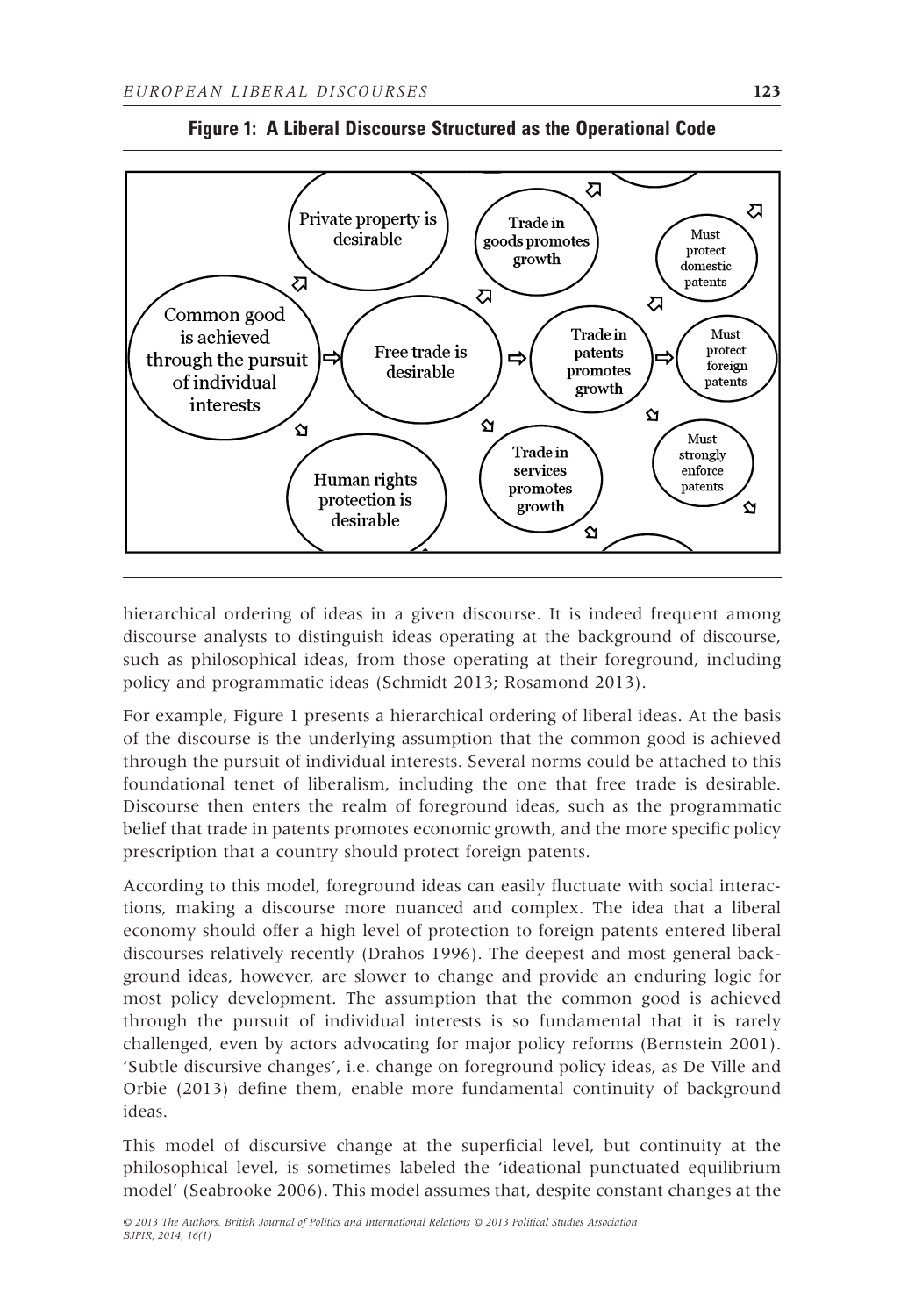superficial level, the overall ideational equilibrium remains generally stable. Only rare exogenous shock can generate enough uncertainty to openly discuss background ideas until a new ideational equilibrium is found. For example, according to several authors following this logic, the Great Depression provided enough disruptive power to favor the establishment of Keynesian liberalism ideas in the post-war period (Ruggie 1982; Ikenberry 1993; Blyth 2002). Similarly, many argue that it was the unexpected simultaneous increase in inflation and unemployment in the 1970s that challenged the established Keynesian paradigm and promoted neoliberal ideas, which were already available but at the margin of economic thinking, as the new ideational foundation (Hall 1993; McNamara 1998; Marcussen 2000). For this ideational punctuated equilibrium model to be valid, however, one must assume that crises are exogenous shocks rather than endogenous constructions. Many constructivists are not prepared to make such concession (Widmaier et al. 2007).

An alternative model of discursive changes is more analogous to schema theory, equally influential in political psychology. Like operational codes, schemas are hierarchically ordered systems of knowledge. They are, however, clustered around different concepts and the various schemas of an individual on a given topic are not necessarily interconnected. As Larson notes, schema theory 'allows for the possibility that an individual might have organized but atomized schemas about politics, rather than having a coherent belief system in which several ideas are interrelated' (1994, 20).

Assuming that ideas are simply clustered rather than hierarchically ordered raises major implications. Notably, given the absence of a single philosophical core connecting the various ideas, a discourse can support a lesser degree of internal coherency among its elemental ideas. A discourse that appears incoherent to an outsider can be maintained as long as these elemental ideas, clustered in different groups, remain unconnected and follow their own evolution. In other terms 'a direct transfer of meaning from a context to another' is not possible: in travelling from a discursive context to another, meanings change (Seidl 2007, 198).

For example, Figure 2 presents a schematic representation of normative and causal ideas organized according to schema theory. Ideas as still hierarchically structured according to Schmidt's distinction between philosophical, programmatic and policy ideas. However, instead of having a single core of background beliefs, as in Figure 1, it has two unconnected cores, allowing for the co-existence of ideas that might seem inconsistent. While the policy prescription to protect foreign patents is consistent with the assumption that private property induces investment, it could be seen as inconsistent with the belief that free trade promotes growth. After all, patents are—by definition—monopolistic rights that temporarily prevent the free flow of inventions. Most liberal economists of the XIX century strongly opposed patent protection for this reason (Drahos 1996). Over the course of the XX century, this opposition vanished and liberal discourses saw a gradual shift in support of patent protection. This ideational turnaround was not the result of any exogenous shock and could hardly be conceptualized under the ideational punctuated equilibrium model. Instead, it was made possible by the parallel evolution of disconnected liberal ideas, one on trade and the other on private property.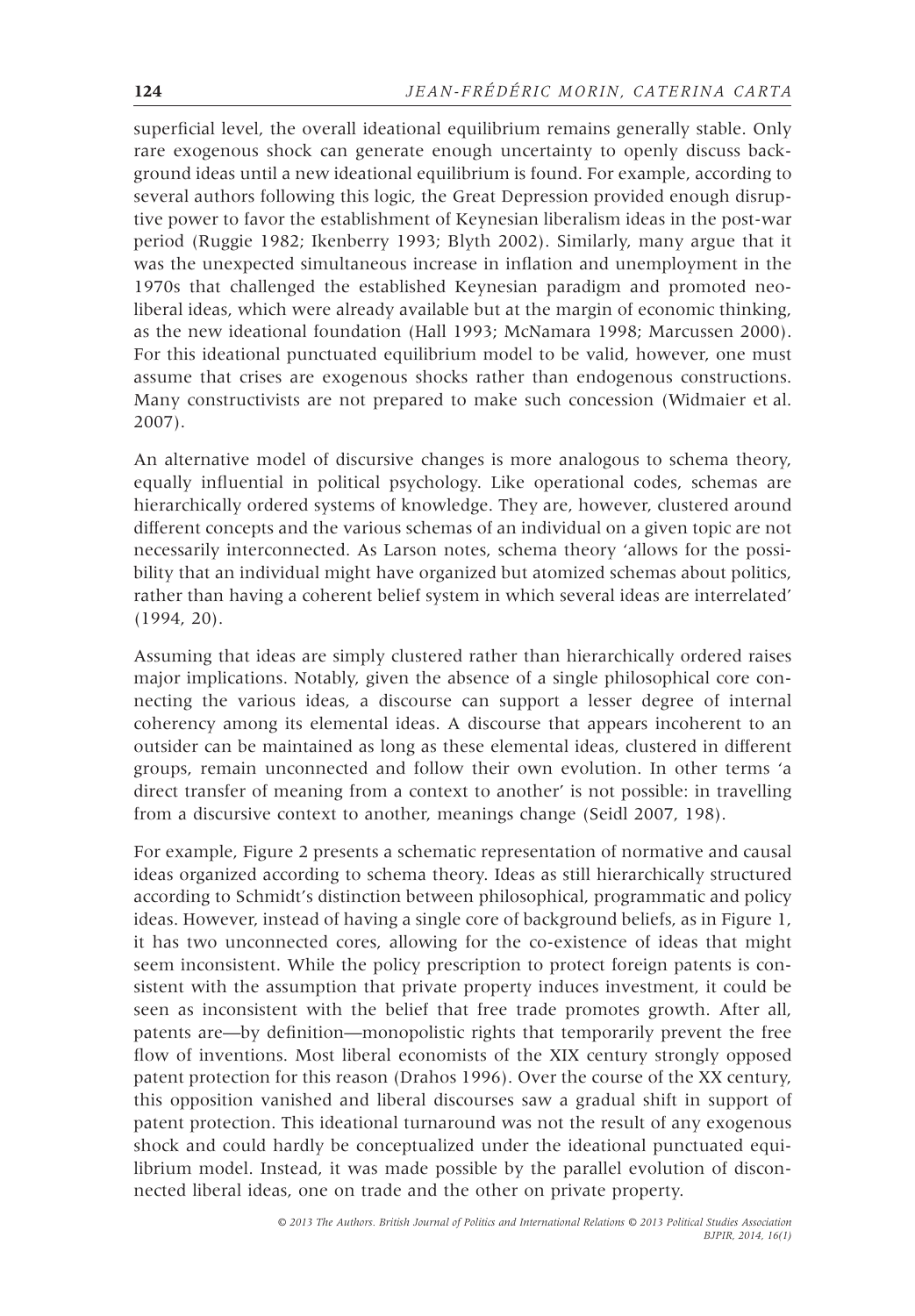

**Figure 2: A Liberal Discourse Structured as a Schema**

Likewise, several scholars have noted that liberal discourses are not always consistent. Alasdair Young, for example, argues that EU discourses in the context of multilateral trade negotiations vary according to the specific issues discussed. It communicates different ideas when discussing trade in goods, investment protection or food-safety rules. Young concluded that 'the EU cannot be easily characterized as liberal or protectionist, which it appears to be as much to do with the aspect of trade policy in focus' (2007, 807). Amandine Crespy (2013) makes a similar argument regarding 'services of general interest' (SGI), a neologism created to disaggregate the cluster of ideas on service liberalization and to avoid exposing EU's incoherence. The concept of SGI enables the EU to express different ideas at the European and the international levels, and for different types of services.

This second model of discursive structure and change puts a greater emphasis on the role of agency (Carstensen 2011a, b). Free from the structuring constraints of a single philosophical core, new ideas can be attached and old ones removed more easily. These processes do not happen in a deterministic manner but as a result of creative articulations by agents mobilizing ideas at their disposal. Under this theoretical model, as Martin Carstensen puts it, 'agency often takes the form of bricolage, where bits and pieces of the existing ideational and institutional legacy are put together in new forms leading to significant political transformation' (2011b, 147). One strategy to force a speaker to substantial change his/her discourse is to force him/her, in the course of a discursive interaction, to connect incoherent ideas and face the risk of being accused of discursive dishonesty or rhetorical action. In turn,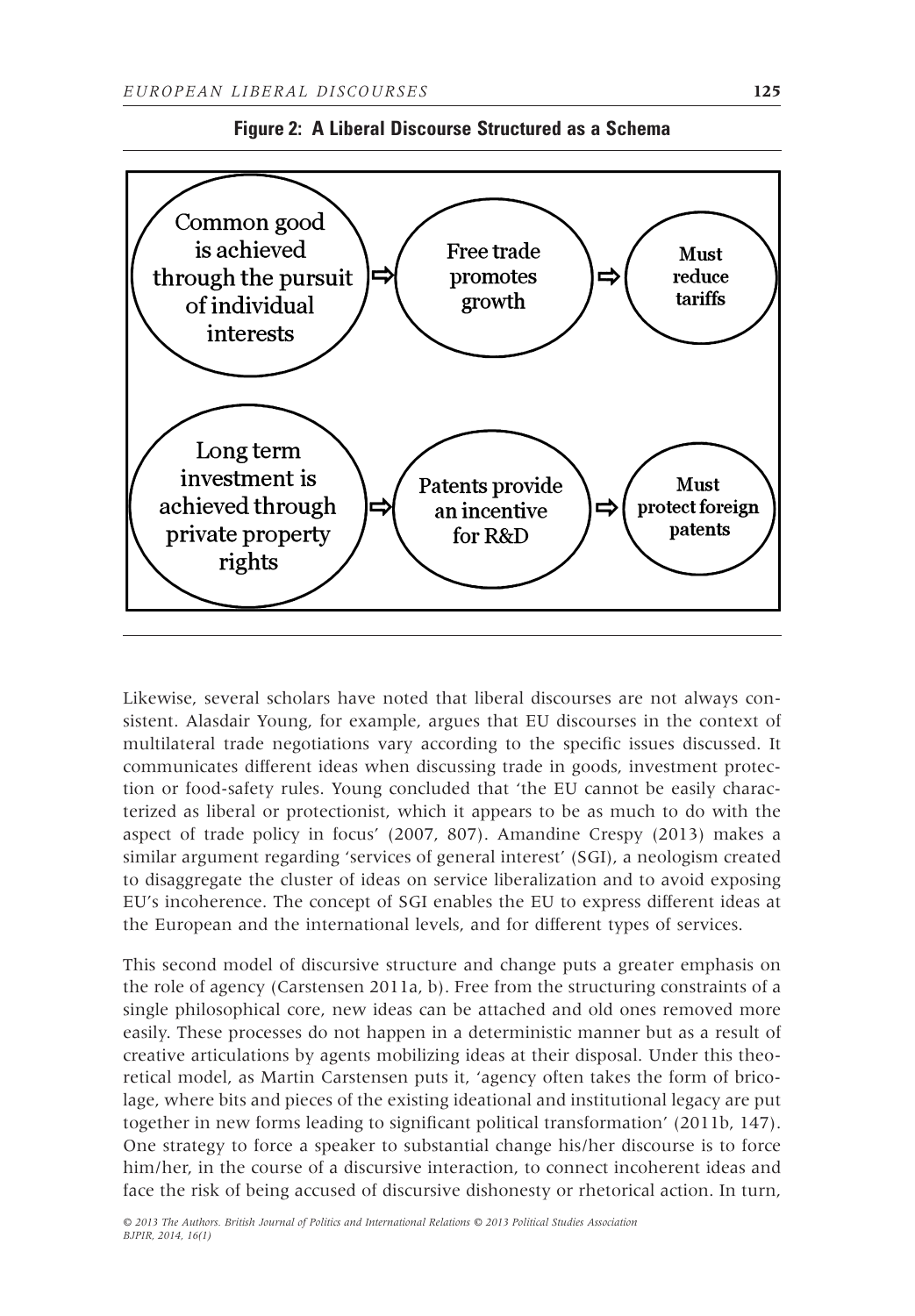a speaker can prevent this risk by trying to disentangle ideas that were previously grouped together and to create distinct clusters.

In the operational code model, the strength of an idea depends upon its location within the system, whereas in the schema model, it depends upon its capacity to be connected with new ideas (Jabko 2006). One model emphasizes centralization and the other connectedness within networks of ideas that we call discourses.

The two models, however, are not necessarily incompatible (Schmidt 2013). Discourses' nodal ideas, often the most ambiguous, are typically both highly centralized and highly connected. Most contributors to this special section navigate between these two ideal-types, heuristically useful but empirically artificial.

## **Evolving Discourses on Market Liberalisation**

A third recurrent theme in this special section, besides the variety of liberal discourses and interactions among them, is the evolution of prevailing discourses. Two types of changes could basically occur: a change in the relation between the existing ideational components of a discourse, including the connections and centrality of an idea, and/or a change in the composition of the ideas of a discourse, including by introducing new ideas or changing the meaning of existing ideas (Carstensen 2011a, b).

On all accounts, prevailing discourses in Europe still emphasize a distinctive European brand of liberalism. They reject the perceived unregulated capitalism of Asia and the United States and assert the existence of a distinctive European model. The Lisbon Treaty refers to this distinctive model as a 'competitive social market economy' (art. 3(3)).

A 'competitive social market economy' seems like an oxymoron. How can a market be simultaneously social and competitive? The addition of these two adjectives might have been an attempt to bring together various market liberalism discourses in an ambiguous but consensual discourse. Once parallel liberal discourses are reconnected, however, the question of their specific articulation arises.

On this matter, political discourses increasingly put forward the idea that a strong, competitive economy allows for the maintenance of social policies. Conversely, it is rarely argued that a social market economy *per se* favors competitiveness. In 2008 and 2009, the resilience of the German labor market was sometimes attributed to the unique cooperation between unions and management councils. This argument, however, progressively disappeared from public debates. From 2009 onward, the crisis was presented as a 'debt crisis', placing the blame on irresponsible fiscal policies, rather than on risk-taking speculators. Germany remained the model to emulate, but less for its industrial relations than for its fiscal austerity and constitutional debt brake. Contrary to what might have been expected, the European crisis became an opportunity to stress the primacy of the 'competitive' element of the European model over its 'social' element.

Several authors, including some of the contributors to this special section, have noted this qualitative jump in prevailing market liberalism discourses in Europe. Depending on their favored terminology, Europe has moved from a 'managed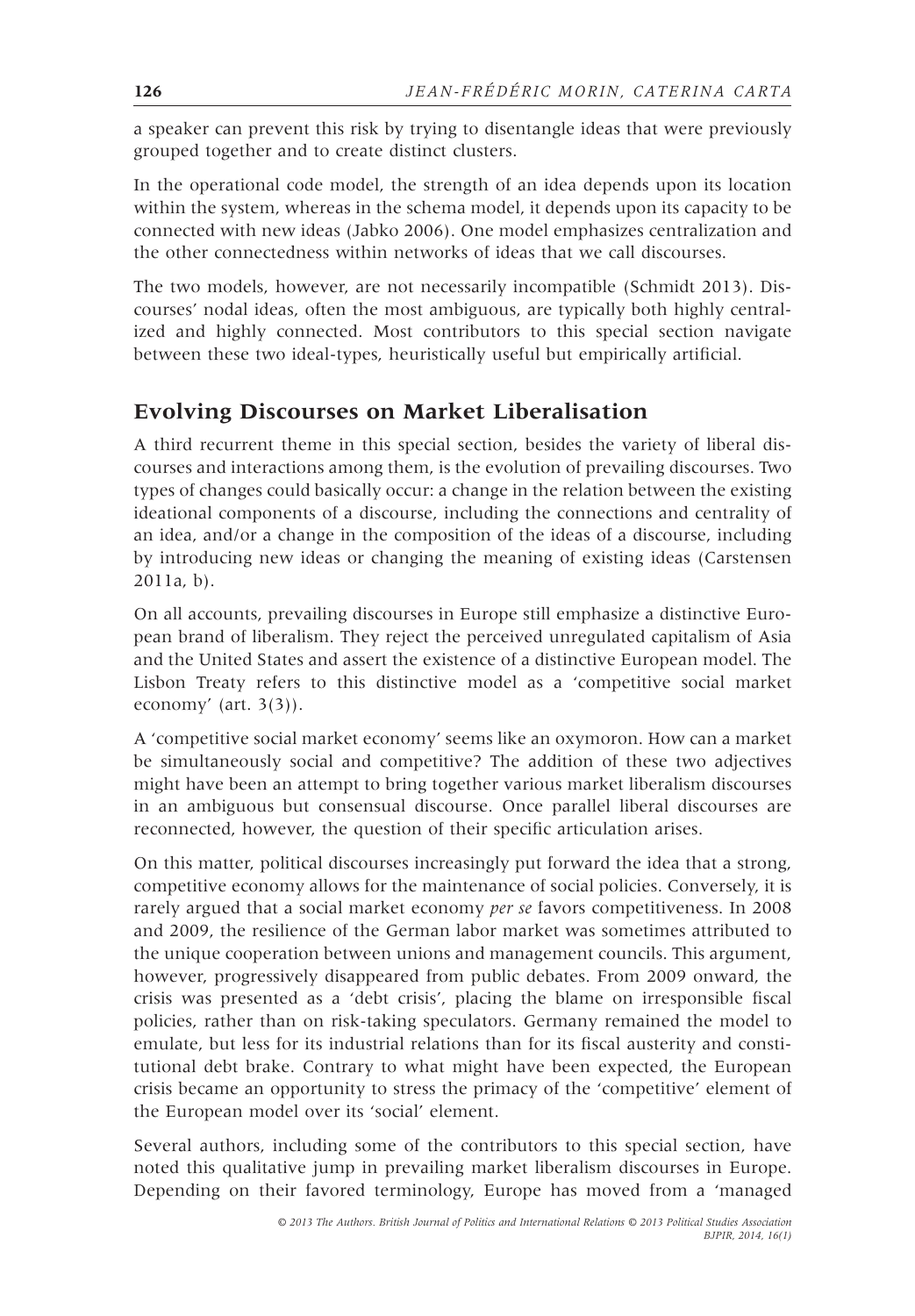globalization' to a 'Global Europe' discourse, from a 'Ricardian' to a 'clash of capitalisms' phase, from a 'market-correcting' to a 'market-enabling' approach, from a 'neo-mercantilist' to 'embedded neo-liberal' hegemony, or from a 'neoliberalism 2.0' to a 'neoliberalism 3.0' ideology. Expressions vary, but most authors consider that EU's institutions put an increasing emphasis on competition, both on domestic policymaking and international negotiations (Meunier 2007; van Apeldoorn et al. 2009 and van Apeldoorn and Hager 2010; Hendrikse and Sidaway 2010; Höpner and Schäffer 2010; Siles-Brügge 2011; Kessler 2012).

This discursive change resonates in both domestic economic policy and in the EU's external economic relations.

Discursive change, however, is not constant. Neo-liberalism is not increasingly being promoted on all fronts. Figures 3, 4 and 5, for example, provide an illustration of both continuity and change in DG Trade communication. These figures were generated from an analysis of 990 press releases published by DG Trade from January 2003 to December 2011, totaling 494,426 occurrences of 12,252 different word forms.

From this corpus, twelve semantic fields were created, each regrouping ten to fifteen words related in meaning. The semantic field 'jobs,' for instance, includes words like 'labor' 'workers,' 'workforce,' 'employees,' 'employment,' and nine other related words. The semantic field 'social' included 'socially', 'socio-cultural', 'solidarity', 'welfare' and six other related words. Each semantic field covered between 300 and 700 occurrences in the entire corpus. Then, the relative use of semantic fields was compared over three periods of three years each. A Z score of 2 (or -2) indicates that the semantic field for a given period is significantly more (or less) frequently used than over the other two periods.

As Figure 3 suggests, several important themes were addressed consistently from 2003 to 2009 in DG Trade press releases. The economic crisis, including increased



**Figure 3: Relatively Stable Semantic Fields in DG Trade Press Releases**

*<sup>© 2013</sup> The Authors. British Journal of Politics and International Relations © 2013 Political Studies Association BJPIR, 2014, 16(1)*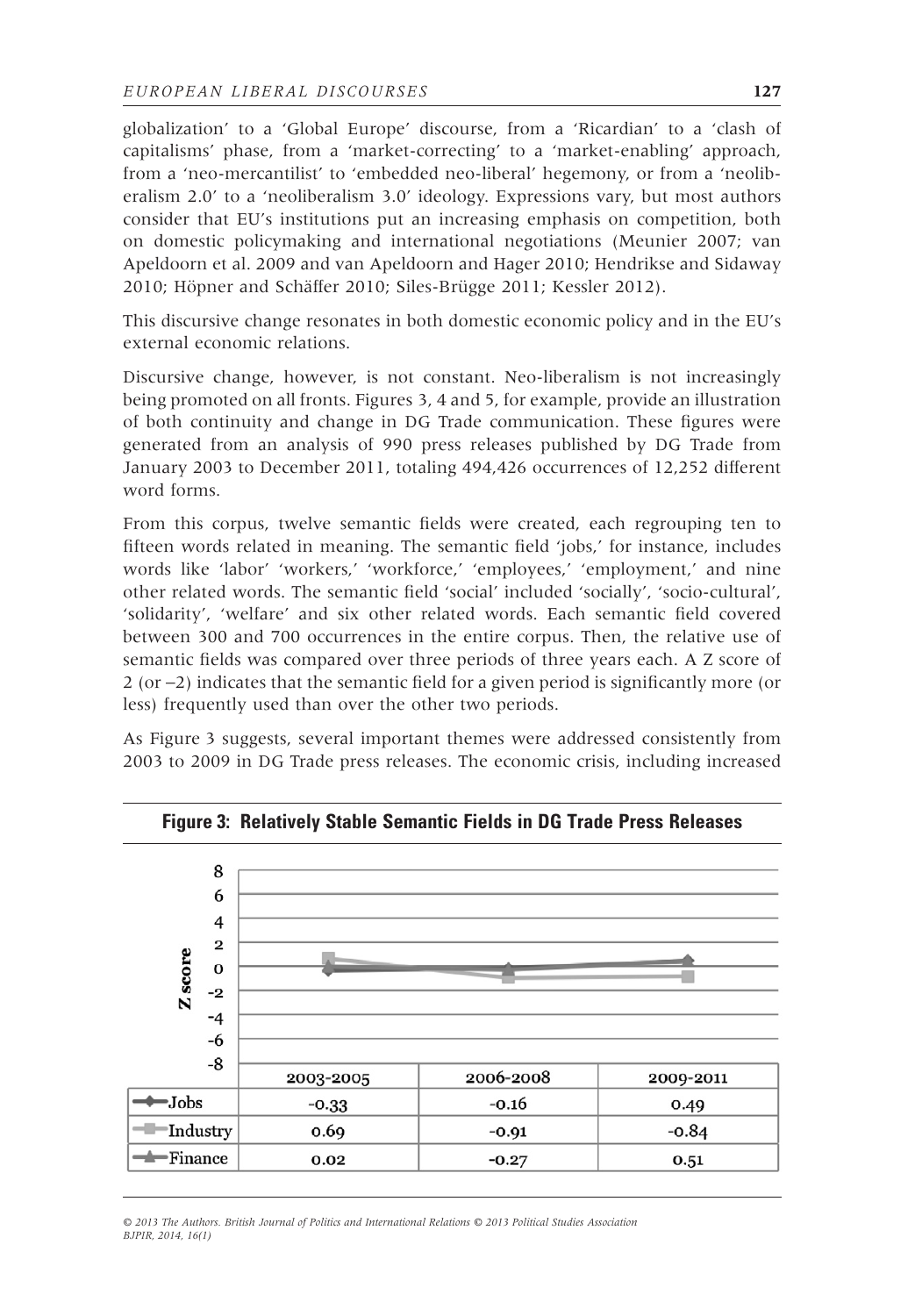**Figure 4: Increasingly Used Semantic Fields in DG Trade Press Releases**



**Figure 5: Less Frequently Used Semantic Fields in DG Trade Press Releases**



unemployment rates and evidence of financial misconducts, did not affect the relative use of the semantic fields 'jobs' and 'finance'. DG Trade's press releases continuously asserted that trade helps generate jobs, and that it aims at increasing trade in financial services. On these issues, DG Trade's discourse seems relatively constant.

As indicated by Figure 4, other semantic fields were used with increased frequency. As the economic growth in Europe declined, DG Trade's press releases increasingly portrayed economic growth as the key objective of European trade policy. A press release of 2011, for example, quoted the Commissioner de Gucht: 'In these difficult economic times, it is essential to deepen the transatlantic trade market to boost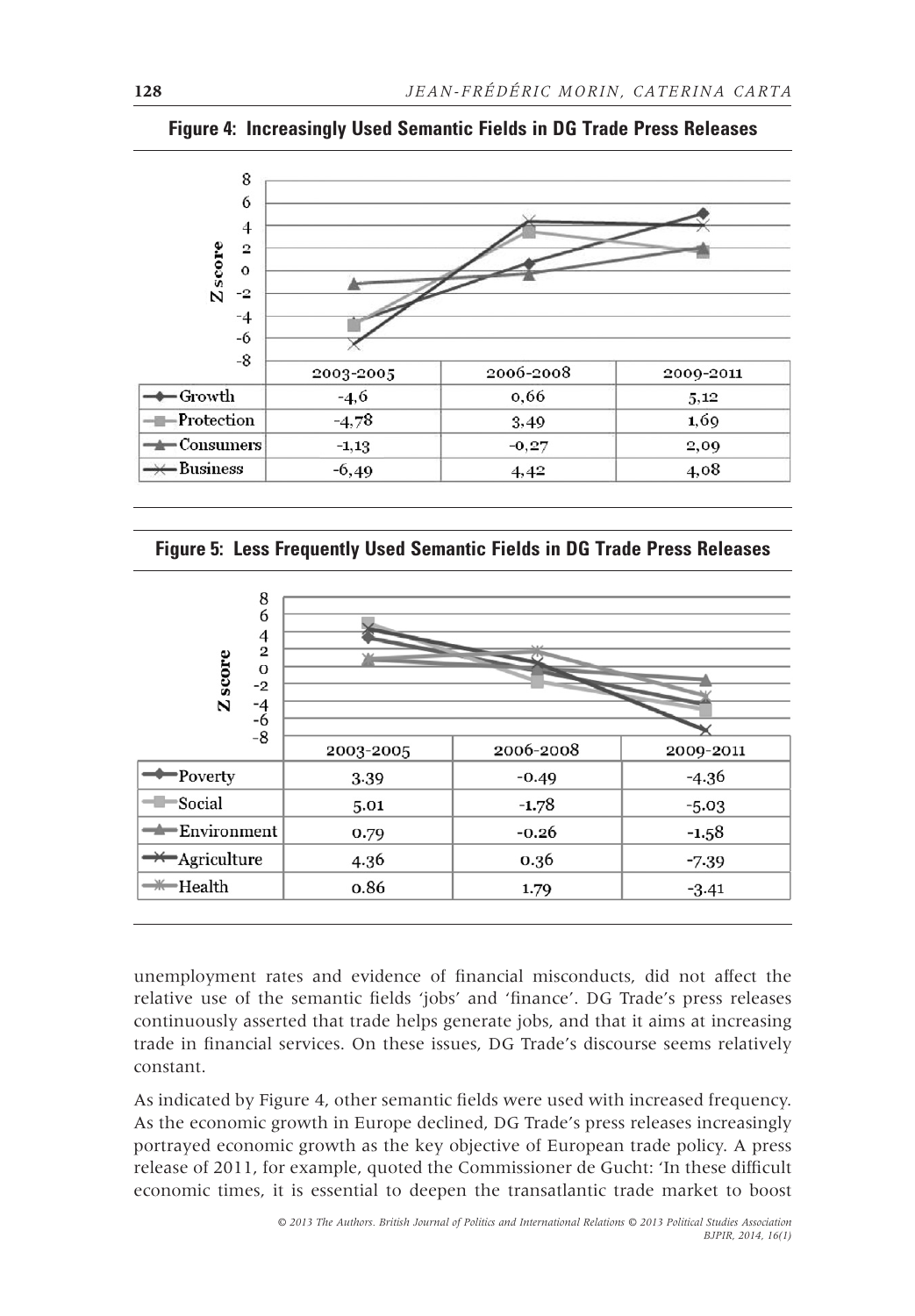growth'. DG Trade also increasingly insisted on the necessity 'to fight' or 'to resist' protectionism, although this warning became less preeminent after 2009 (De Ville and Orbie 2013). Finally, press releases increasingly referred to 'businesses' and 'consumers,' most likely as a way of personalizing the main beneficiary of trade policy. In 2010, for example, Commissioner de Gucht said 'These trade negotiations should help create a modern, transparent and predictable environment for consumers, investors and businessmen'.

Perhaps more tellingly, Figure 5 presents some semantic fields that were less frequently used over time. It seems that, while DG Trade centered its discourse on economic growth, it paid less attention to other policy objectives, such as international development, social welfare, environmental protection, food safety, and public health. This finding supports the conclusion of Sophie Meunier that, after Commissioner Lamy and his ambitious programmatic idea of 'managing globalisation', DG Trade returned to the roots of trade policy, 'with the EU now back to pursuing economic instead of normative foreign policy objectives' (Meunier 2007, 906).

This rough analysis of DG Trade's communicative discourse provides some instructive evidence that prevailing market liberalism discourses in Europe are partly stable and partly changing in a continuous manner. However, several important questions remain. Are we witnessing a radical change or a mere cosmetic adaptation? Do changes in some dimensions of the discourse provide enough flexibility to enable continuity in other dimensions? What exactly prompted some dimensions to evolve in the way they did? Are changes in communicative discourses followed by changes in coordinative discourses? How is the substantive content of changing discourses interpreted by different audiences? How do institutions and power relations structure discursive interactions? Contributors provide different answers to these questions, as the following section highlights.

## **Four Contributions on Discourses, Interactions and Changes**

Looking at market liberalism through the lens of discourse analysis facilitates the study of social interactions and gradual change. None of the contributors of this special section consider the Eurozone Crisis as an exogenous shock that opened an opportunity for radical change. The various market liberal discourses currently evolving in the European discursive landscape have ancient historical roots. That said, they are gradually evolving and their balance, at least in certain institutional contexts, is shifting.

Rosamond's contribution offers a useful conceptualization of market liberal discourse using the debate over 'normative power Europe' as an entry point. In doing so, Rosamond introduces several notions that are used by other contributors, such as the false dichotomy between strategic and normative behavior, the interaction between background and foreground ideas, and the simultaneous complementarily and contradictions among liberal discourses.

De Ville and Orbie consider that the multiplicity of market liberalism identified by Rosamond has not deeply destabilized DG Trade discourses. Contrary to Meunier (2007) who argues that the transition between Pascal Lamy and Peter Mandelson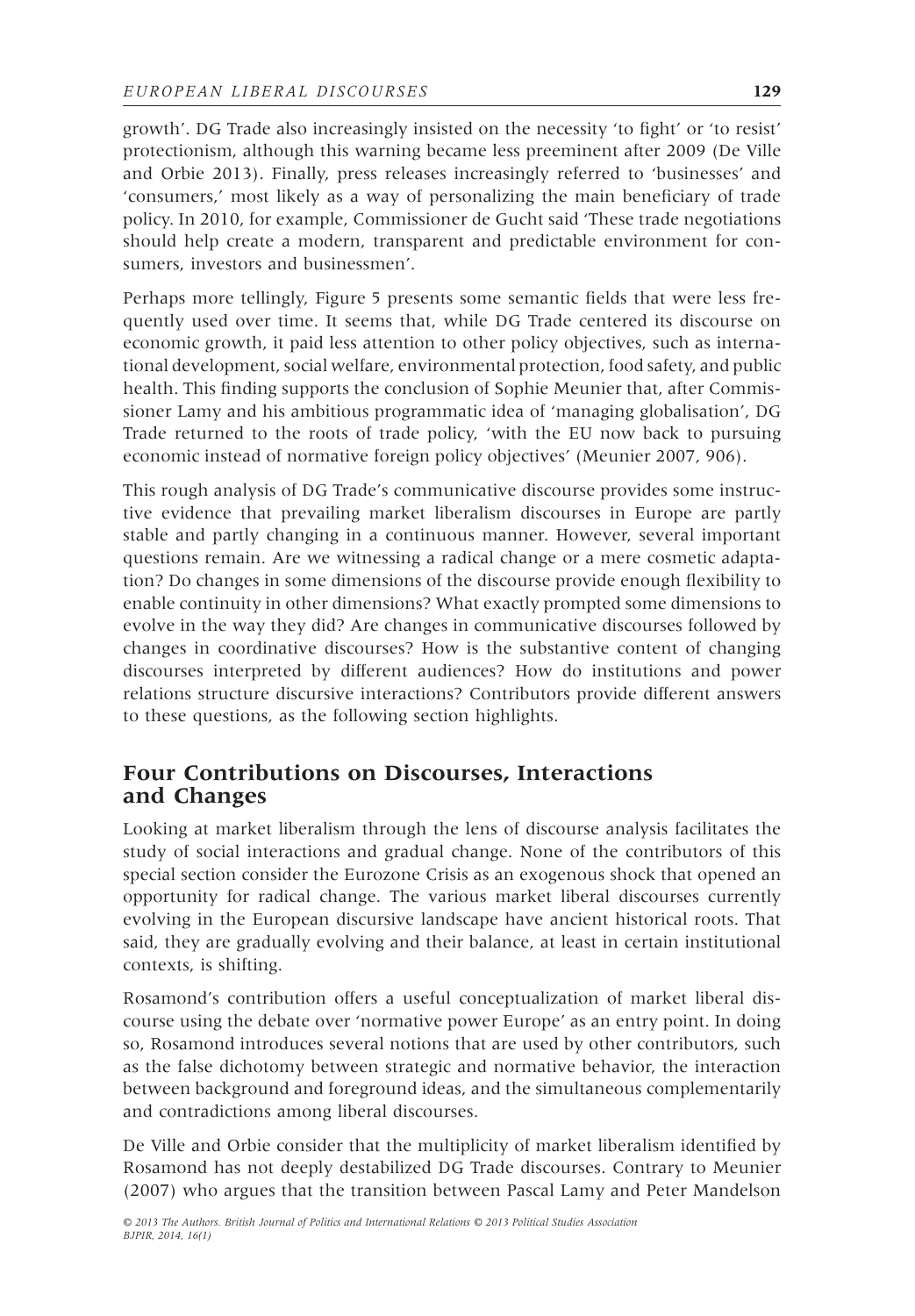resulted in a 'doctrinal shift', De Ville and Orbie have found that DG Trade has remained deeply neoliberal over time. For them, changes in DG Trade discourse are limited to the policy ideas level, leaving the philosophical core of market liberalism intact. Moreover, the creative adaptation of DG Trade to the economic crisis helps to understand, according to De Ville and Orbie, 'the surprisingly resilient free trade agenda'.

Crespy's contribution also focuses on DG Trade discourses but pays greater attention to its contestation. Using the case of services liberalization, she investigates not only if Commissioners' discourse has changed over time, but also how it has interacted with counter-hegemonic discourses. Crespy argues that, despite contestation by Non Governmental Organizations (NGO), unions, and left-wing political parties, different Commissioners maintain their neo-liberal discourse on service liberalization over the last decade. Neither the personality of the actors involved, nor the nature of arguments invoked significantly affected discursive interactions. Crespy notes, however, that Commissioners tend to be more responsive to contestation in certain institutional settings, especially in their relations with the European Parliament. This observation enables Crespy to conclude on a positive note, arguing that 'institutionalization of politics, when geared towards political accountability, can open discursive spaces'.

Schmidt's contribution looks at discursive interactions precisely when political accountability is blurred by institutional complexity and overlaps between distinct forums. Schmidt studies discursive interactions about—and during—the European crisis, taking into account the agency of a wider diversity of actors than previous contributions. This agency includes national authorities, multiple European institutions, private stakeholders, policy experts, and the media. Although her representation of their discursive interactions is made clear thanks to her distinctions between types of arguments, levels of generality and discursive spheres; policymakers involved in the process seem to have lost control over their communicative discourses, to which political and economic actors react differently. Unfortunately for policymakers, they cannot distinguish their discourses to the market and to the people in the same way as they differentiate their coordinative and communicative discourse. Policymakers can communicate with the market, but can hardly coordinate it.

Overall, the special section points to the fact that the current economic crisis, whether labeled the 'Global Crisis', the 'Great Recession', the 'Sovereign-Debt Crisis', or the 'Eurozone Crisis', has not lead to any discursive crisis. While the Great Depression of the 1930s and the Stagflation of the 1970s were followed by discursive and policy changes, in favor of Keynesian liberalism for the former and neo-liberalism for the latter, contributors to this special section do not find any abrupt change resulting from the crisis. Rather, they point to incremental, but at times discontinuous, adjustments.

#### **About the Authors**

**Jean-Frédéric Morin**, Department of Political Science, Université libre de Bruxelles, Institut d'Etudes Européennes, CP 172, Avenue Roosevelt, 39, B-1050 Bruxelles, Belgium, email: *jmorin@ ulb.ac.be*

**Caterina Carta**, Vesalius College, Pleinlaan 5, B-1050 Brussels, Belgium, email: *ccarta@vub.ac.be*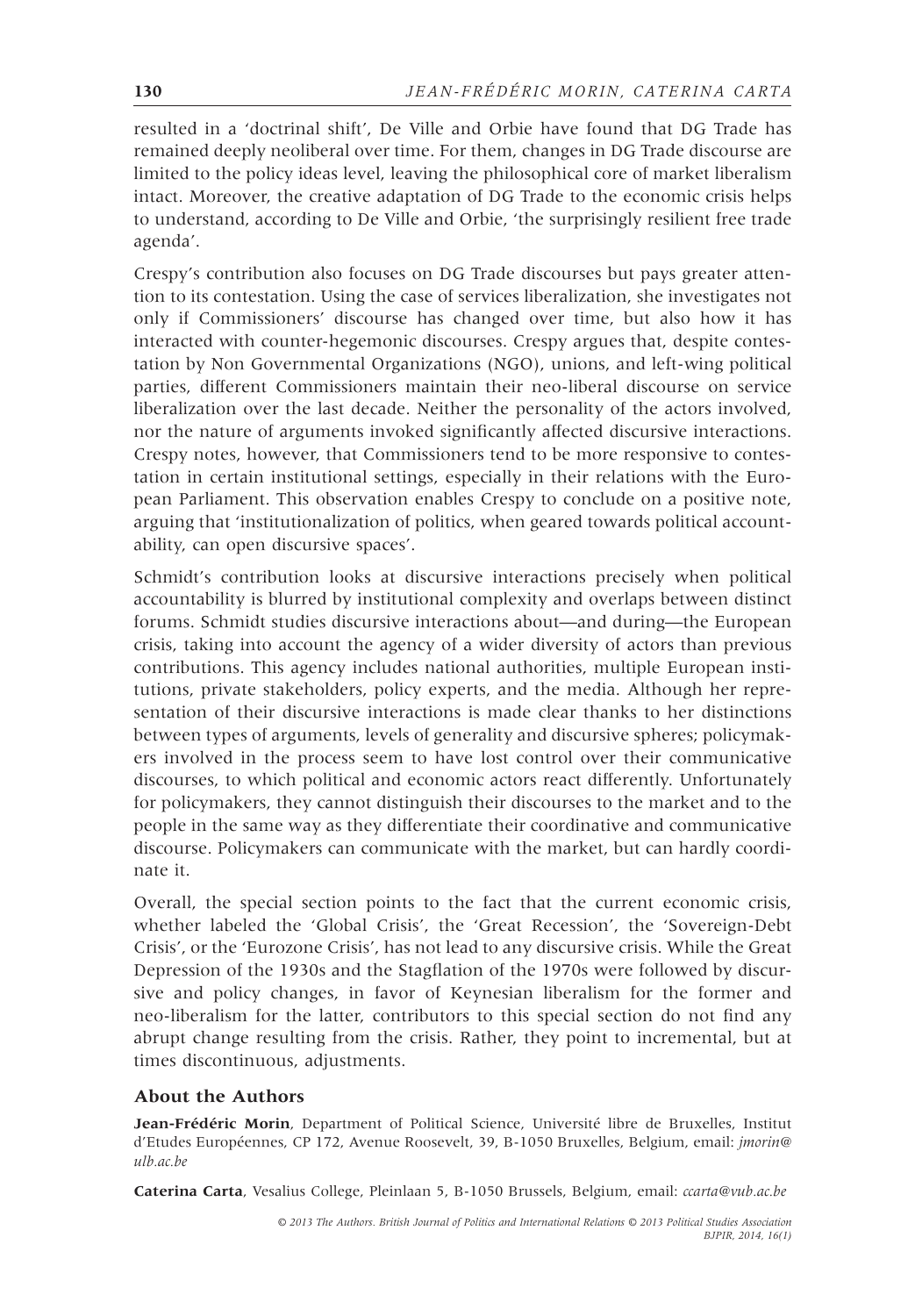#### **Bibliography**

- Abdelal, R. and Meunier, S. (2010) 'Managed globalization: Doctrine, practices and promise', *Journal of European Public Policy*, 17:3, 350–367.
- Allison, G. T. (1969) 'Conceptual models and the Cuban missile crisis', *American Political Science Review*, 63:3, 689–718.
- Behrent, M. C. (2009) 'Liberalism without humanism: Michel Foucault and the free-market creed, 1976–1979', *Modern Intellectual History*, 6:3, 539–568.
- Béland, D. (2009) 'Ideas, institutions and policy change', *Journal of European Public Policy*, 16:5, 701–718.
- Bernstein, S. (2001) *The Compromise of Liberal Environmentalism* (New York: Colombia University Press).
- Blyth, M. (2002) *Great Transformations: Economic Ideas and Institutional Change in the Twentieth Century* (Cambridge: Cambridge University Press).
- Bruff, I. (2010) 'European varieties of capitalism and the international', *European Journal of International Relations*, 16:4, 615–638.
- Carstensen, M. (2011a) 'Ideas are not as stable as political scientists want them to be: A theory of incremental ideational change', *Political Studies*, 59:3, 596–615.
- Carstensen, M. (2011b) 'Paradigm man vs the cricoleur: Bricolage as an alternative vision of agency in ideational change', *European Political Science Review*, 25:3, 147–167.
- Crespy, A. (2013) 'A dialogue of the deaf? Conflicting discourses over the EU and services liberalisation in the WTO', *British Journal of Politics and International Relations*, 16:1, 168–187.
- De Ville, F. and Orbie, J. (2013) 'The European commission's neoliberal trade discourse since the crisis: Legitimizing continuity through subtle discursive change', *British Journal of Politics and International Relations*, 16:1, 149–167.
- Drahos, P. (1996) *Philosophy of Intellectual Property* (Aldershot: Dartmouth).
- Dryzek, J. S. (2005) *The Politics of the Earth: Environmental Discourses* (Oxford: Oxford University Press).
- Ferrera, M. (2009) 'A less fragile, if more liberal Europe', *European Political Science*, 8, 201–211.
- Festinger, L. (1957) *A Theory of Cognitive Dissonance* (Stanford, CA: Stanford University Press).
- Finnemore, M. and Sikkink, K. (1998) 'International norm dynamics and political change', *International Organization*, 52:4, 887–917.
- Florio, M. (2002) 'Economist, privatization in Russia and the waning of the Washington consensus', *Review of International Political Economy*, 9:2, 359–400.
- George, A. L. (1969) 'The operational code: A neglected approach to the study of political leaders and decision-making', *International Studies Quarterly*, 13:2, 190–222.
- Hall, P. A. (1993) 'Policy paradigms, social learning, and the state: The case of economic policymaking in Britain', *Comparative Politics*, 25:3, 275–296.
- Hall, P. A. and Soskice, D. (eds) (2001) *Varieties of Capitalism: The Institutional Foundations of Comparative Advantage* (Oxford: Oxford University Press).
- Hanson, B. T. (1998) 'What happened to Fortress Europe? External trade policy liberalization in the European Union', *International Organization*, 52:1, 55–85.
- Hay, C. and Rosamond, B. (2002) 'Globalization, European integration and the discursive construction of economic imperatives', *Journal of European Public Policy*, 9:2, 147–167.
- Hay, C. and Smith, N. J.-A. (2010) 'How policy-makers (really) understand globalization: The internal architecture of Anglophone globalization discourse in Europe', *Public Administration*, 88:4, 903–927.
- Hendrikse, R. P. and Sidaway, J. D. (2010) 'Neoliberalism 3.0', *Environment and Planning*, 42:9, 2037–2042.
- Holborow, M. (2007) 'Language, ideology and neoliberalism', *Journal of Language and Politics*, 6:1, 51–73.
- Holsti, O. R. (1970) 'The operational code approach to the study of political leaders: John Foster Dulles' philosophical and instrumental beliefs', *Canadian Journal of Political Science*, 3:1, 123–157.
- Höpner, M. and Schäffer, A. (2010) 'A new phase of European integration: Organised capitalisms in post-Ricardian Europe', *West European Politics*, 33:2, 344–368.
- Ikenberry, J. (1993) 'Creating yesterday's new world order: Keynesian new thinking and the Anglo-American postwar settlement', in J. Goldstein and R. O. Keohane (eds), *Ideas and Foreign Policy: Beliefs, Institutions and Political Change* (Ithaca, NY: Cornell University Press), 57–86.